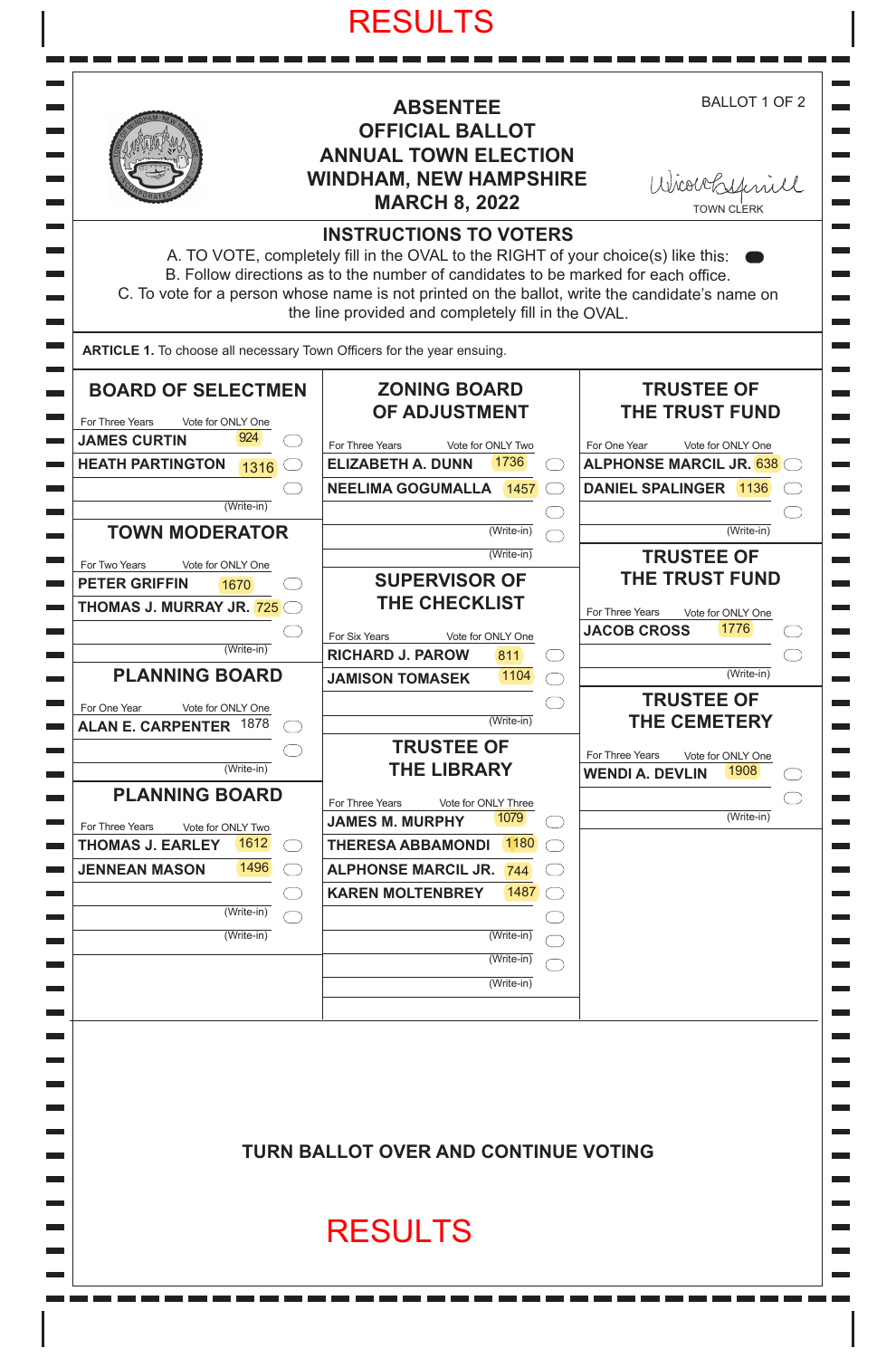# RESULTS

 $\blacksquare$ 

# **ARTICLES**

 $\overline{\phantom{0}}$ 

۳

 $\overline{\phantom{0}}$ ۰

m.

m.  $\overline{\phantom{0}}$ 

 $\overline{\phantom{0}}$ 

 $\mathcal{L}_{\mathcal{A}}$ 

 $\overline{\phantom{a}}$ 

a.

 $\overline{\phantom{0}}$ 

 $\mathcal{L}_{\mathcal{A}}$ 

 $\overline{\phantom{0}}$ 

 $\overline{\phantom{0}}$ 

m.

۰

m.

 $\mathcal{L}_{\mathcal{A}}$ 

 $\overline{\phantom{a}}$ 

 $\overline{\phantom{0}}$ 

 $\overline{\phantom{a}}$  $\overline{\phantom{0}}$ 

 $\overline{\phantom{0}}$ 

| ARTICLE 4. To see if the Town will vote to raise and appropriate the sum of Six Million Two Hundred Thousand<br>and no 100th Dollar (\$6,200,000.00) to purchase land and easements for conservation purposes, and to<br>authorize the Board of Selectmen to issue bonds or notes in compliance with provisions of the Municipal Finance<br>Act (RSA 33:1 et seq., as amended); provided, however, that notwithstanding anything herein to the contrary, the<br>Town shall not issue more than two million dollars (\$2,000,000.00) of bonds or notes in any one calendar year,<br>to authorize the Selectmen to negotiate and determine the rate of interest thereon and the maturity and other<br>terms thereof, and to take any other action they deem appropriate to effectuate the sale and / or issuance of said<br>bonds or notes, however, no such bonds or notes shall be issued with a term maturity of not less than ten (10)<br>years or more than fifteen (15) years. Land or property interest to be purchased with bond proceeds shall be<br>acquired in the name of the Town for conservation purposes, upon recommendation of the Conservation<br>Commission, and placed under the management of the Conservation Commission. (60% Majority Required)<br>Recommended by the Board of Selectmen 5-0 | 1725<br><b>YES</b><br>$NO \n\bigcirc$<br>693 |
|---------------------------------------------------------------------------------------------------------------------------------------------------------------------------------------------------------------------------------------------------------------------------------------------------------------------------------------------------------------------------------------------------------------------------------------------------------------------------------------------------------------------------------------------------------------------------------------------------------------------------------------------------------------------------------------------------------------------------------------------------------------------------------------------------------------------------------------------------------------------------------------------------------------------------------------------------------------------------------------------------------------------------------------------------------------------------------------------------------------------------------------------------------------------------------------------------------------------------------------------------------------------------------------------------------------------|----------------------------------------------|
|                                                                                                                                                                                                                                                                                                                                                                                                                                                                                                                                                                                                                                                                                                                                                                                                                                                                                                                                                                                                                                                                                                                                                                                                                                                                                                                     | 1660                                         |
| <b>ARTICLE 5.</b> To see if the Town will vote to raise and appropriate the sum of \$75,000 to be added to the<br>Property Maintenance Expendable Trust Fund.                                                                                                                                                                                                                                                                                                                                                                                                                                                                                                                                                                                                                                                                                                                                                                                                                                                                                                                                                                                                                                                                                                                                                       | <b>YES</b><br>( )<br>$NO \n\bigcirc$         |
| Recommended by the Board of Selectmen 5-0                                                                                                                                                                                                                                                                                                                                                                                                                                                                                                                                                                                                                                                                                                                                                                                                                                                                                                                                                                                                                                                                                                                                                                                                                                                                           | 713                                          |
| <b>ARTICLE 6.</b> To see if the Town will vote to raise and appropriate the sum of up to \$32,500, said amount to be<br>withdrawn from the balance in the previously established Searles Special Revenue Fund for payment of both<br>marketing related and maintenance related costs associated with the Searles Building. Approval of this article will<br>have no additional impact on the tax rate.                                                                                                                                                                                                                                                                                                                                                                                                                                                                                                                                                                                                                                                                                                                                                                                                                                                                                                              | 1881<br><b>YES</b><br>()<br><b>NO</b><br>510 |
| Recommended by the Board of Selectmen 5-0                                                                                                                                                                                                                                                                                                                                                                                                                                                                                                                                                                                                                                                                                                                                                                                                                                                                                                                                                                                                                                                                                                                                                                                                                                                                           |                                              |
| <b>ARTICLE 7.</b> To see if the town will vote to authorize the expenditure of the unused portion of the bond approved<br>in 2020 - Article 6, for repairing the roof and stone exterior of the tower of the Searles Building, and to raise and<br>appropriate \$98,579 in unused bond proceeds for repairing the flooring structure of the tower and upper tower<br>interior walls, and painting of the exterior trim of the building per RSA 33:3-a, II. No amount of money needs to<br>be raised by taxation. (60% vote required)                                                                                                                                                                                                                                                                                                                                                                                                                                                                                                                                                                                                                                                                                                                                                                                | 1910<br><b>YES</b><br><b>NO</b>              |
| Recommended by the Board of Selectmen 5-0                                                                                                                                                                                                                                                                                                                                                                                                                                                                                                                                                                                                                                                                                                                                                                                                                                                                                                                                                                                                                                                                                                                                                                                                                                                                           | 490                                          |
| <b>ARTICLE 8.</b> To see if the Town will vote to raise and appropriate the sum of \$58,070 for the purpose of hiring a<br>full time Police Officer beginning on or about July 1, 2022. Said sum representing the costs associated with<br>wages, benefits, and equipment needed for a portion of 2022.                                                                                                                                                                                                                                                                                                                                                                                                                                                                                                                                                                                                                                                                                                                                                                                                                                                                                                                                                                                                             | 1716<br><b>YES</b><br><b>NO</b>              |
| Recommended by the Board of Selectmen 5-0                                                                                                                                                                                                                                                                                                                                                                                                                                                                                                                                                                                                                                                                                                                                                                                                                                                                                                                                                                                                                                                                                                                                                                                                                                                                           | 669                                          |
| <b>ARTICLE 9.</b> To see if the Town will vote to raise and appropriate the sum of \$20,000 for the purpose of making<br>repairs and renovations to the Town Hall, to include but not limited to, siding repairs and or painting, drainage<br>improvements, moisture control, insulation, and window improvements. This will be a non-lapsing appropriation<br>per RSA 32:7, VI and will not lapse until the project is complete or for a period of five (5) years, whichever is less.<br>This article is part of the recommended Capital Improvement Program.                                                                                                                                                                                                                                                                                                                                                                                                                                                                                                                                                                                                                                                                                                                                                      | 2058<br><b>YES</b><br><b>NO</b><br>356       |
| Recommended by the Board of Selectmen 5-0                                                                                                                                                                                                                                                                                                                                                                                                                                                                                                                                                                                                                                                                                                                                                                                                                                                                                                                                                                                                                                                                                                                                                                                                                                                                           |                                              |
| ARTICLE 10. To see if the Town will vote to raise and appropriate the sum of \$100,000 for the purpose of YES<br>purchasing a small excavator for the Highway Department and purchasing ancillary equipment for said vehicle.<br>This article is part of the recommended Capital Improvement Plan.                                                                                                                                                                                                                                                                                                                                                                                                                                                                                                                                                                                                                                                                                                                                                                                                                                                                                                                                                                                                                  | 1315<br><b>NO</b><br>1051                    |
| Recommended by the Board of Selectmen 4-1                                                                                                                                                                                                                                                                                                                                                                                                                                                                                                                                                                                                                                                                                                                                                                                                                                                                                                                                                                                                                                                                                                                                                                                                                                                                           |                                              |
| <b>ARTICLE 11.</b> To see if the Town will vote to raise and appropriate the sum of \$185,000 for the purpose of<br>purchasing a five-ton, six-wheel plow truck for the Highway Department and purchasing ancillary equipment for<br>said vehicle. This article is part of the recommended Capital Improvement Plan.                                                                                                                                                                                                                                                                                                                                                                                                                                                                                                                                                                                                                                                                                                                                                                                                                                                                                                                                                                                                | 1610<br><b>YES</b><br><b>NO</b><br>784       |
| Recommended by the Board of Selectmen 5-0                                                                                                                                                                                                                                                                                                                                                                                                                                                                                                                                                                                                                                                                                                                                                                                                                                                                                                                                                                                                                                                                                                                                                                                                                                                                           |                                              |
| <b>ARTICLE 12.</b> To see if the Town will vote to raise and appropriate the sum of \$50,000 for the purpose of<br>developing an updated Master Plan and to authorize the Planning Board to engage the services of a consultant<br>to assist in the development of the plan. This will be a non-lapsing appropriation per RSA 32:7, VI and will not<br>lapse until the project is complete or for a period of three (3) years, whichever is less.                                                                                                                                                                                                                                                                                                                                                                                                                                                                                                                                                                                                                                                                                                                                                                                                                                                                   | 1172<br><b>YES</b><br><b>NO</b><br>1177      |
| Recommended by the Board of Selectmen 4-1                                                                                                                                                                                                                                                                                                                                                                                                                                                                                                                                                                                                                                                                                                                                                                                                                                                                                                                                                                                                                                                                                                                                                                                                                                                                           |                                              |
| <b>ARTICLE 13.</b> To see if the Town will vote to raise and appropriate the sum of \$7,500 to be used towards forest<br>improvements and maintenance within the McIlvaine Town Forest and further to raise the same by withdrawal of<br>seven thousand five hundred dollars (\$7,500) from the Special Forest Maintenance Fund created in accordance<br>with RSA 31:113. This will be a non-lapsing appropriation per RSA 32:7, VI and will not lapse for a period of three                                                                                                                                                                                                                                                                                                                                                                                                                                                                                                                                                                                                                                                                                                                                                                                                                                        | 1949<br><b>YES</b><br><b>NO</b><br>447       |
| (3) years. Approval of this article will have no impact on the tax rate.                                                                                                                                                                                                                                                                                                                                                                                                                                                                                                                                                                                                                                                                                                                                                                                                                                                                                                                                                                                                                                                                                                                                                                                                                                            |                                              |
| Recommended by the Board of Selectmen 5-0                                                                                                                                                                                                                                                                                                                                                                                                                                                                                                                                                                                                                                                                                                                                                                                                                                                                                                                                                                                                                                                                                                                                                                                                                                                                           |                                              |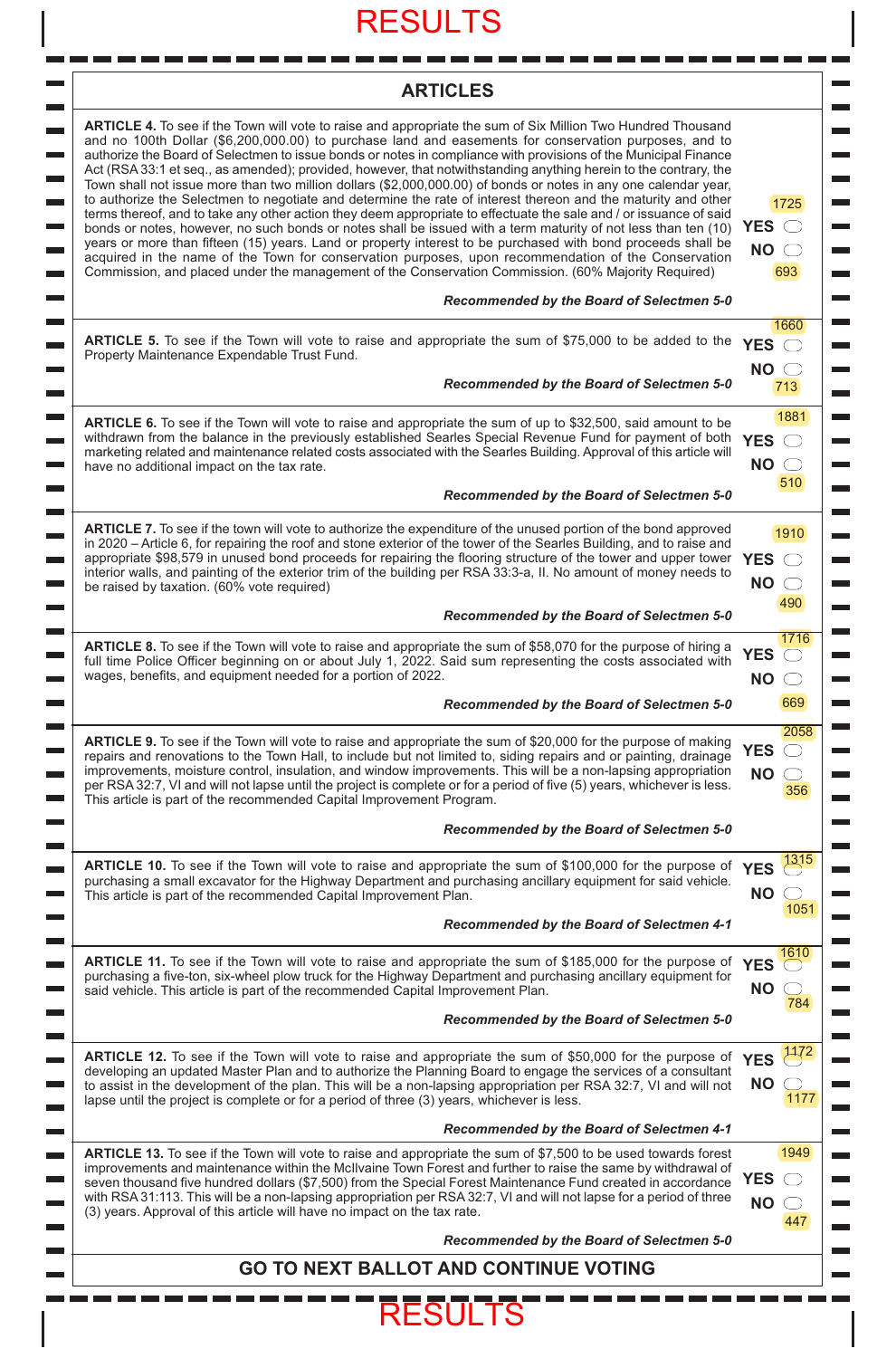| <b>ABSENTEE</b>                                                                                                                                                                                                                                                                                                                                                                                                                                                                                                                                                                                                                                                                                                                                                     | <b>BALLOT 2 OF 2</b>                               |
|---------------------------------------------------------------------------------------------------------------------------------------------------------------------------------------------------------------------------------------------------------------------------------------------------------------------------------------------------------------------------------------------------------------------------------------------------------------------------------------------------------------------------------------------------------------------------------------------------------------------------------------------------------------------------------------------------------------------------------------------------------------------|----------------------------------------------------|
| <b>OFFICIAL BALLOT</b>                                                                                                                                                                                                                                                                                                                                                                                                                                                                                                                                                                                                                                                                                                                                              |                                                    |
| <b>ANNUAL TOWN ELECTION</b>                                                                                                                                                                                                                                                                                                                                                                                                                                                                                                                                                                                                                                                                                                                                         |                                                    |
| <b>WINDHAM, NEW HAMPSHIRE</b>                                                                                                                                                                                                                                                                                                                                                                                                                                                                                                                                                                                                                                                                                                                                       |                                                    |
| Wicouckynill<br><b>MARCH 8, 2022</b>                                                                                                                                                                                                                                                                                                                                                                                                                                                                                                                                                                                                                                                                                                                                |                                                    |
| <b>ARTICLES CONTINUED</b>                                                                                                                                                                                                                                                                                                                                                                                                                                                                                                                                                                                                                                                                                                                                           |                                                    |
| ARTICLE 14. To see of the Town will vote to authorize the Selectmen to convey an easement in favor of Brian<br>Harvey, of MCL, LLC, over a portion of the Town's Recreational Trail, lot 9-A-770, in the area between Shamrock<br>Road and Anderson Road, for the purpose of allowing a driveway easement to Lot 9-A-825 for a single-family<br>residence. In addition, to authorize the Selectmen to negotiate the terms of such easements as they shall deem YES<br>appropriate as well as to take any other action related thereto. The ability to grant one driveway easement is in<br>accordance with the deed allowances when the Town acquired the property from the State of NH in 2001.                                                                    | 1638<br>NO <sub>o</sub><br>728                     |
| Recommended by the Board of Selectmen 4-0                                                                                                                                                                                                                                                                                                                                                                                                                                                                                                                                                                                                                                                                                                                           |                                                    |
| <b>ARTICLE 15.</b> Shall the Town adopt the provisions of RSA 79-H which allows the Town to "find it to be in the<br>public interest to authorize municipalities to allow a chartered public school to be able to rent or lease its<br>building or facilities from a property owner which is not exempt from property taxes, and not have the property<br>taxes attributable to the chartered public school facilities be taxed to the owner at the full market value of the<br>facilities?" If adopted qualifying chartered public school facility property would be assessed at no more than 10<br>percent of its market value.                                                                                                                                   | 1619<br>$YES$ $\bigcirc$<br>$NO \n\bigcirc$<br>722 |
| Recommended by the Board of Selectmen 5-0                                                                                                                                                                                                                                                                                                                                                                                                                                                                                                                                                                                                                                                                                                                           |                                                    |
| <b>ARTICLE 16.</b> To see if the Town will vote in accordance with RSA 32:5(V-b) to require that the annual budget and YES<br>all special warrant articles having a tax impact, as determined by the governing body, shall contain a notation<br>stating the estimated tax impact of the article.                                                                                                                                                                                                                                                                                                                                                                                                                                                                   | 2026<br><b>NO</b><br>328                           |
| Recommended by the Board of Selectmen 4-0-1                                                                                                                                                                                                                                                                                                                                                                                                                                                                                                                                                                                                                                                                                                                         |                                                    |
| <b>ARTICLE 17.</b> By petition (as amended by Deliberative Session), a request to the voters to raise and<br>appropriate \$9,500.00 dollars to restore the stonework on the historic Gov. Dinsmore Wall. This represents the<br>third phase of work on the wall located at the corner of Gov. Dinsmore Road and Mockingbird Hill Road. The other<br>phases included extensive tree removal, creation of a historic district, and the restoration of the bronze plaque.<br>The goal is to create a pocket park. The appropriation hereunder shall not come from general taxation if the Board<br>of Selectmen agrees to authorize the use of previously accepted and received Fiscal Recovery Funds by July 1,<br>2022.<br>Recommended by the Board of Selectmen 5-0 | 1766<br><b>YES</b><br>$NO \subset$<br>624          |
| ARTICLE 18. By petition (as amended by Deliberative Session), "May the following provisions pertaining to elec-<br>tions be considered by the Board of Selectmen? All voting shall be by paper ballot and all ballots shall be hand<br>counted only, rather than by use of optical scanning or any other types of programmable electronic counting<br>devices."                                                                                                                                                                                                                                                                                                                                                                                                     | 924<br><b>YES</b>                                  |
| This shall not constitute an application for RSA 656:40, stating ballot counting machines were not adopted on a<br>trial basis, so we do not wish to return to manual hand counting by citizens.                                                                                                                                                                                                                                                                                                                                                                                                                                                                                                                                                                    | $NO \n\bigcirc$<br>1466                            |
| Not Recommended by the Board of Selectmen 4-1                                                                                                                                                                                                                                                                                                                                                                                                                                                                                                                                                                                                                                                                                                                       |                                                    |
| <b>TURN BALLOT OVER AND CONTINUE VOTING</b>                                                                                                                                                                                                                                                                                                                                                                                                                                                                                                                                                                                                                                                                                                                         |                                                    |
| <b>RESULTS</b>                                                                                                                                                                                                                                                                                                                                                                                                                                                                                                                                                                                                                                                                                                                                                      |                                                    |

 $\overline{\phantom{a}}$ 

I

I